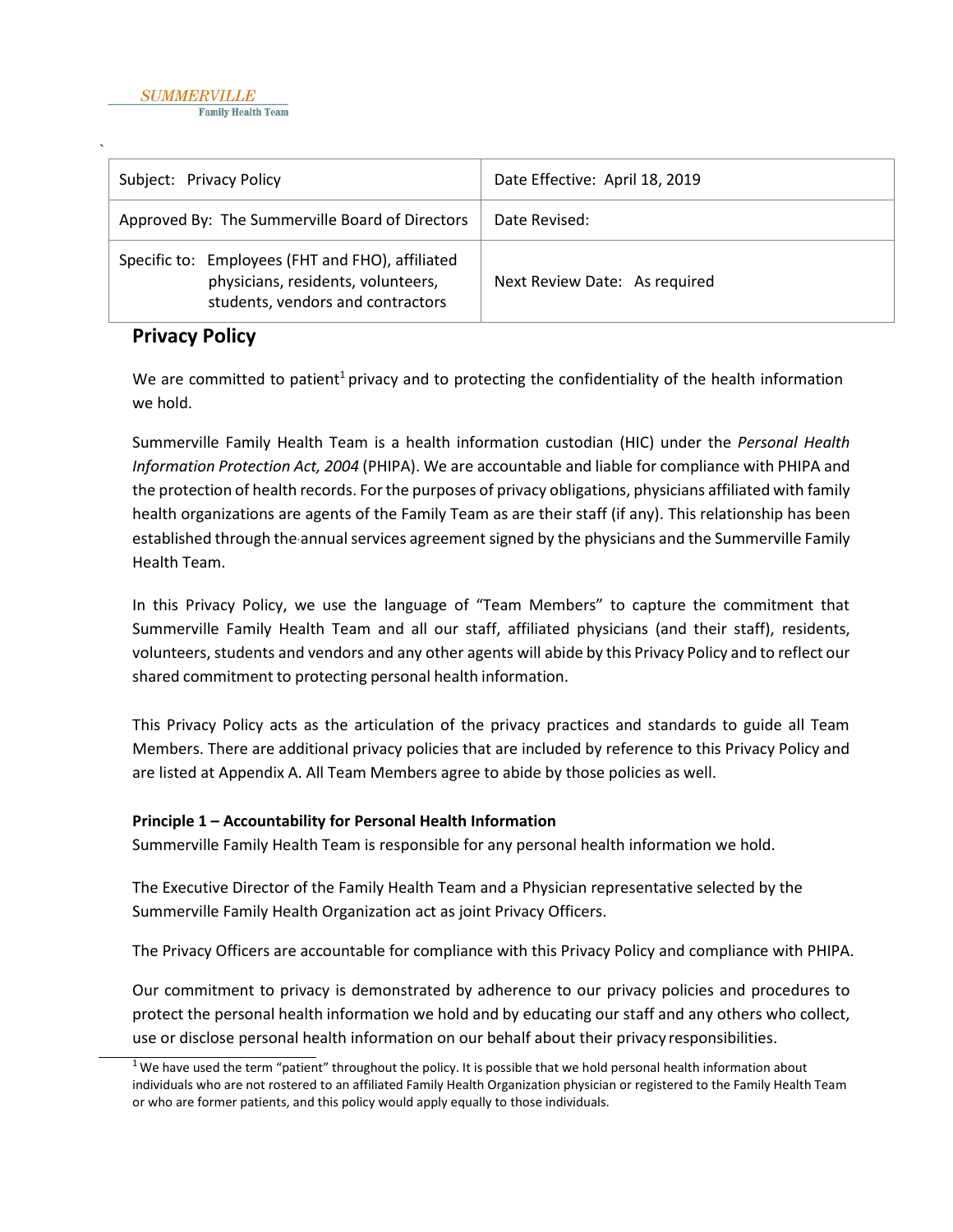### **Principle 2 – Identifying Purposes for Collecting Personal Health Information**

We collect personal health information for purposes related to direct patient care, administration and management of our programs and services, patient billing, administration and management of the health care system, research, teaching, statistical reporting, quality improvement, meeting legal obligations and as otherwise permitted or required by law.

When personal health information that has been collected is to be used for a purpose not previously identified, the new purpose will be identified prior to use. Unless the new purpose is permitted or required by law, consent will be required before the information can be used for that purpose.

**Principle 3 – Consent for the Collection, Use and Disclosure of Personal Health Information**  In general, we require consent in order to collect, use, or disclose personal health information. However, there are some cases where we may collect, use or disclose person health information without consent as permitted or required by law.

**Implied consent (Disclosures to other health care providers for health care purposes) – Circle of Care** Patient information may be released to a patient's other health care providers for health care purposes (within the "circle of care") relying on implied consent and without requiring the express written or verbal consent of the patient as long as it is reasonable in the circumstances to believe that the patient wants the information shared with the other health care providers. No patient information will be released to other health care providers if a patient has stated they do not want the information shared (for instance, by way of the placement of a "lockbox" or "consent directive" on their health records).

A patient's request for treatment constitutes implied consent to use and disclose their personal health information for health care purposes, unless the patient expressly instructs otherwise.

Who can be in the "circle of care" includes (among others providing direct patient care if authorized by PHIPA):

## **Within Summerville Family Health Team, our affiliated physicians' offices and Family Health Organization:**

- o Other physicians in this practice and our Family Health Organization and locums
- o Interprofessional health providers (Nurse Practitioner, Registered Nurse, Registered Practical Nurse, Dietician, Psychologist, Social Worker, Pharmacist, Physiotherapist, Health Promotion Specialist )
- o Medical students and residents or nursing or other allied health care students

## **Outside of Summerville Family Health Team, our affiliated physicians' offices and Family Health Organization: (among others)**

- o Regulated health professionals in solo practice or group
- o Social workers and social service workers in solo practice or group
- o Hospitals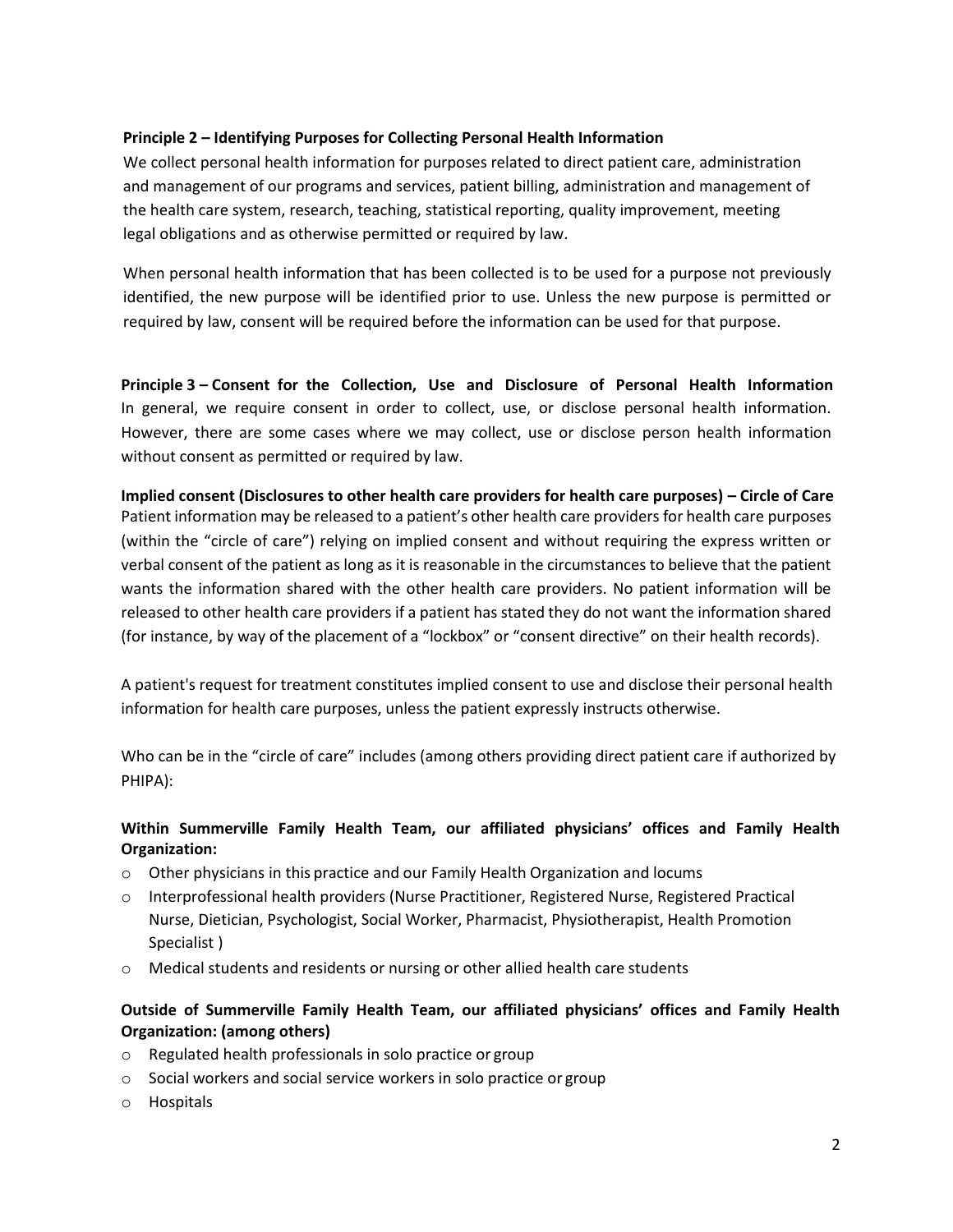- o Community Health Centres
- o Long-term care homes
- o Ambulance
- o Pharmacists
- o Laboratories
- $\circ$  A centre, program or service for community health or mental health whose primary purpose is the provision of health care

For clarity – the following groups are NOT in the circle of care and we do not share personal health information about our patients with them relying on implied consent. That does not mean we never disclose to these individuals and groups - but we only do so if we have express consent or if we are otherwise permitted or required by law to disclose:

- o Teachers and schools (however, psychologists, social workers, nurses, psychiatrists, speech-language pathologists, occupational therapists, physiotherapists, or audiologists affiliated with schools may be in the circle of care if they are providing health care)
- o Children's Aid Society
- o Police
- o Landlords
- o Employers
- o External unregulated care providers
- o Spiritual leaders/healers
- o Insurance companies
- o Lawyers

### **Express consent**

Patients may also provide a verbal or written consent if they wish for Summerville Family Health Team to release their information to their external health care providers. See our "*Access and Correction Policy – Release of Patient Information".* 

Should a patient wish their lawyer, insurance company, family, employer, landlord or other third party individuals or agencies (non-health care providers) to have access to their health record, the patient must provide verbal or written consent to this effect, which will be communicated in accordance with our policy: "*Access and Correction Policy – Release of Patient Information*".

### **No Consent**

There are certain activities for which consent is not required to collect, use or disclose personal health information. These activities are permitted or required by law.

For example, we do not need consent from patients to (this is not an exhaustive list):

- Plan, administer and manage our internal operations, programs and services
- Get paid
- Engage in quality improvement, error management, and risk management activities
- Participate in the analysis, administration and management of the health caresystem
- Engage in some research projects (subject to certain rules, such as obtaining research ethics board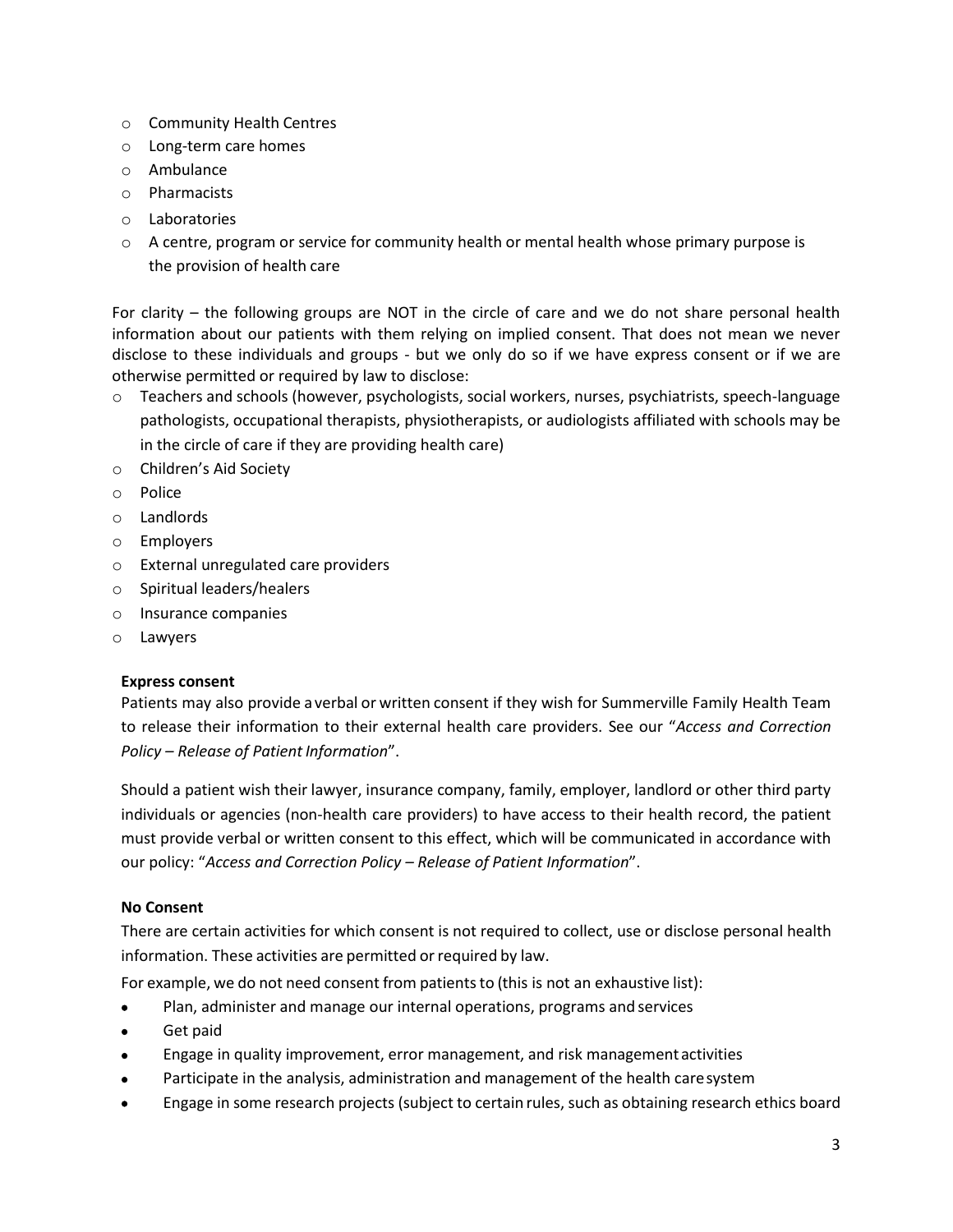approval and having research contracts)

- Teach, train and educate our Team Members and others
- Compile statistics for internal or mandatory external reporting
- Respond to legal proceedings
- Comply with mandatory reporting obligations

A list of mandatory reporting obligations is found in our "*Access and Correction – Release of Patient Information Policy*".

If Team Members have questions about using and disclosing personal health information without consent, they can ask a Privacy Officer.

### **Withholding or Withdrawal of Consent**

If consent is sought, a patient may choose not to give consent ("withholding consent"). If consent is given, a patient may withdraw consent at any time, but the withdrawal cannot be retrospective. The withdrawal may also be subject to legal or contractual restrictions and reasonable notice.

#### **Lockbox – Consent Directive**

PHIPA gives patients the opportunity to restrict access to any personal health information or their entire health record by their health care providers within Summerville Family Health Team, our affiliated physicians' offices and Family Health Organizations or by external health care providers. Although the term"lockbox" is not found in the privacy legislation, lockbox is commonly used to referto a patient's ability to withdraw or withhold consent for the use or disclosure of their personal health information for health care purposes. See the "*Lockbox Policy*" for details of how the lockboxworks.

If a physician leaves a Family Health Organization, their patients will be notified and will have a choice to transfer a copy of their health records in accordance with the rules set forth by the College of Physicians and Surgeons of Ontario and our policies.

### **Principle 4 – Limiting Collection of Personal Health Information**

We limit the amount and type of personal health information we collect to that which is necessary to fulfill the purposes identified. Information is collected directly from the patient, unless the law permits or requires collection from third parties. For example, from time to time we may need to collect information from patients' family members or other health care providers and others.

Personal health information may only be collected within the limits of each Team Member's role. Team Members should not initiate their own projects to collect new personal health information from any source without being authorized by the Family Health Team.

## **Principle 5 – Limiting Use, Disclosure and Retention of Personal Health Information**

**Use**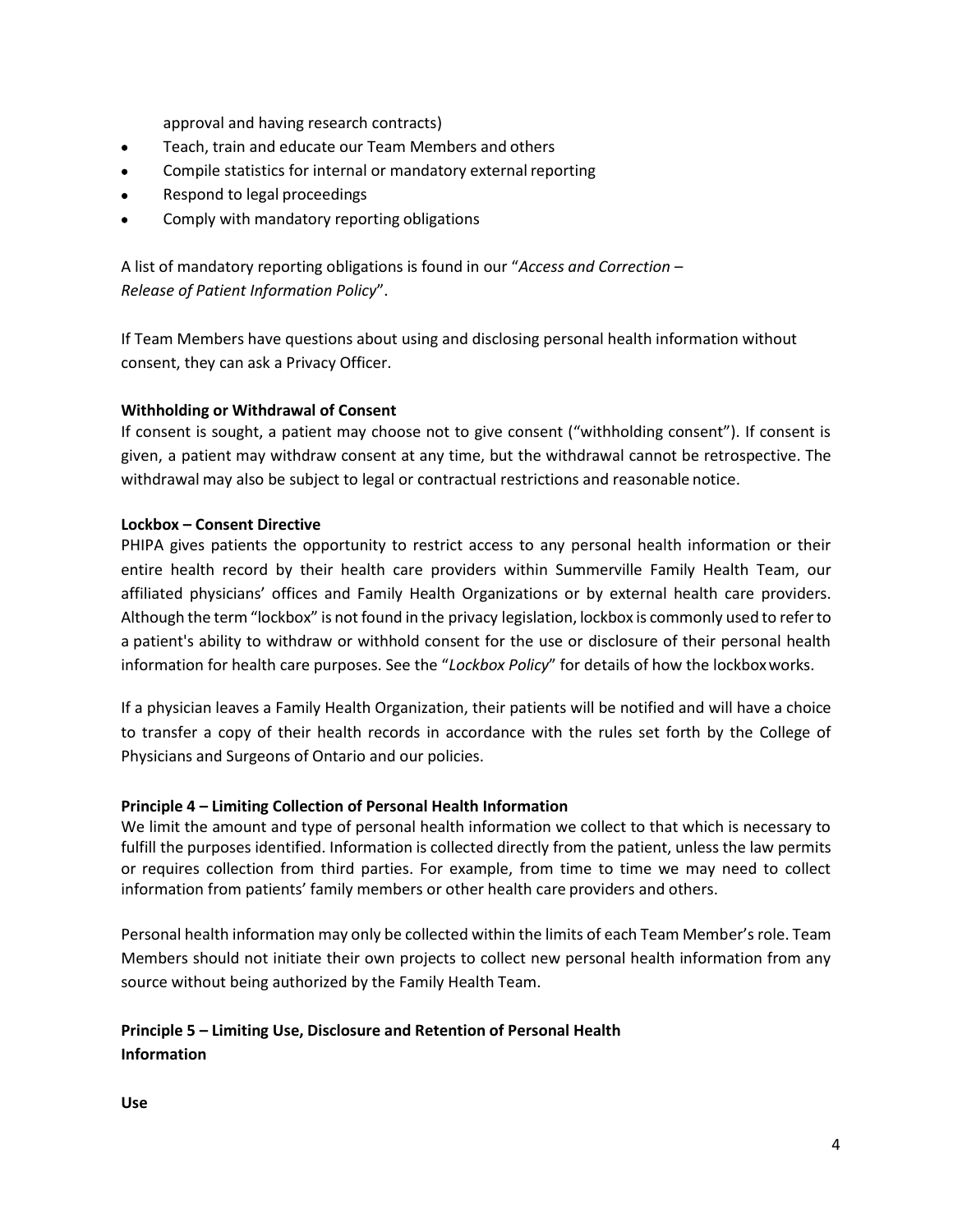Personal health information is not used for purposes other than those for which it was collected, except with the consent of the patient or as permitted or required by law.

Personal health information may only be used within the limits of each Team Member's role. Team Members may not read, look at, receive or otherwise use personal health information unless they have a legitimate "need to know" as part of their position. If a Team Member is in doubt whether an activity to use personal health information is part of their position – they should ask a Privacy Officer. For example, looking at health records out of personal curiosity or a self-initiated education project without being assigned to those patients and without specific authorization for an approved educational exercise is not permitted.

### **Disclosure**

Personal health information is not disclosed for purposes other than those for which it was collected, except with the consent of the patient or as permitted or required by law.

Personal health information may only be disclosed within the limits of each Team Member's role. Team Members may not share, talk about, send to or otherwise disclose personal health information to anyone else unless that activity is an authorized part of their position. If a Team Member is in doubt whether an activity to disclose personal health information is part of their position – they should ask a Privacy Officer.

### **Retention**

Health records are retained as required by law and professional regulations and to fulfill our own purposes for collecting personal health information.

We follow the Canadian Medical Protective Association (CMPA) and College of Physicians and Surgeons of Ontario (CPSO) recommendations to retain health records for at least 10 years from the date of last entry or, in the case of minors, 10 years from the time the patient would have reached the age of majority (age 18). In some cases, we keep records for longer than this minimum period.

Personal health information that is no longer required to fulfill the identified purposes is destroyed, erased, or made anonymous safely and securely. Please see our "*Safeguards for Patient Information Guidelines*".

## **Principle 6 – Accuracy of Personal Health Information**

We will take reasonable steps to ensure that information we hold is as accurate, complete, and up to date as is necessary to minimize the possibility that inappropriate information may be used to make a decision about a patient.

### **Principle 7 – Safeguards for Personal Health Information**

We have put in place safeguards for the personal health information we hold, which include:

• Physical safeguards (such as confidential shredding bins, locked filing cabinets and rooms,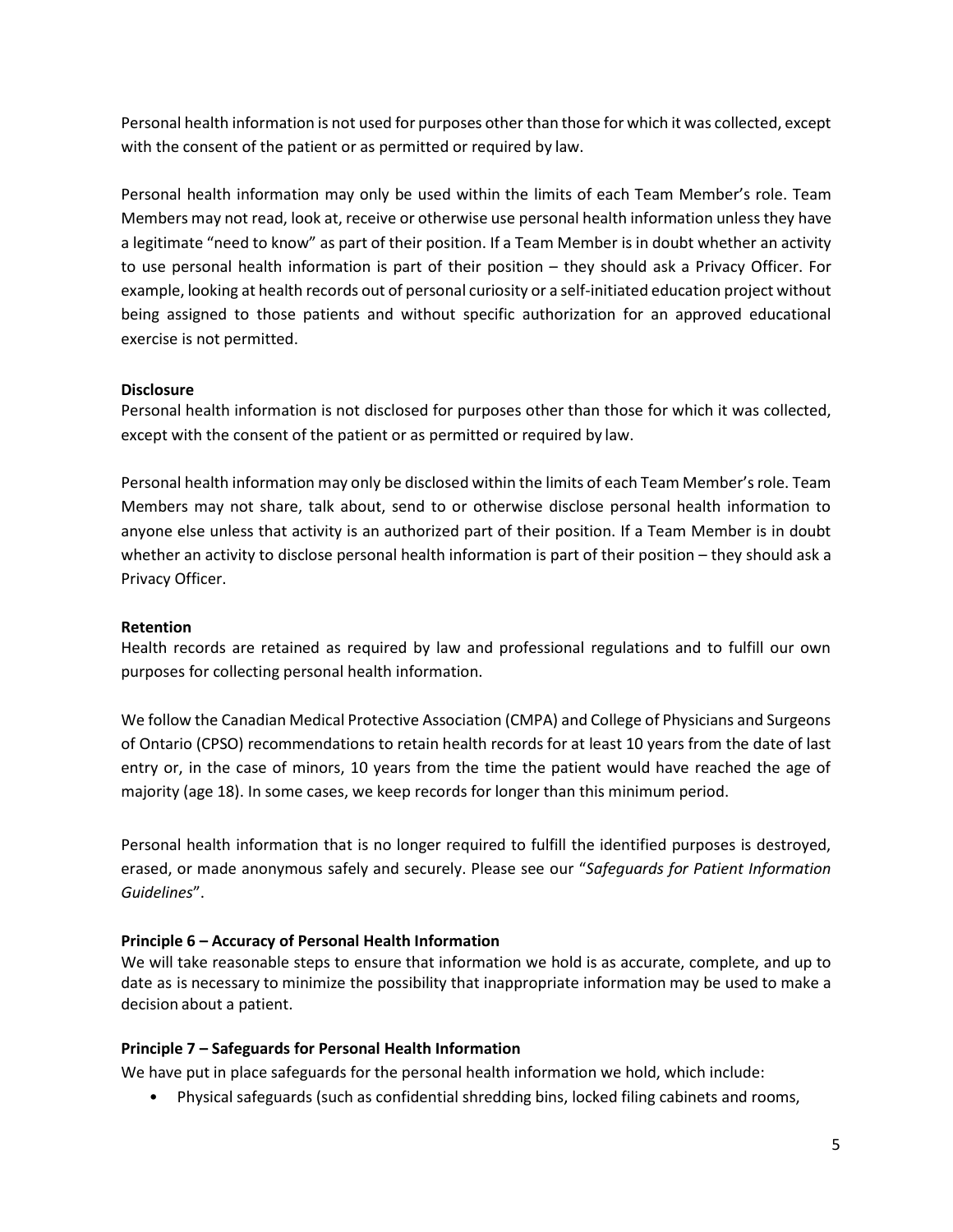clean desks);

- Organizational safeguards (such as permitting access to personal health information by staff on a "need-to-know" basis only); and
- Technological safeguards (such as the use of passwords, encryption, audits, back-up, secure disposal).

We take steps to ensure that the personal health information we hold is protected against theft, loss and unauthorized use or disclosure. The details of these safeguards are set out in the "*Safeguards for Patient Information Guidelines*".

We require anyone who collects, uses or discloses personal health information on our behalf to be aware of the importance of maintaining the confidentiality of personal health information. This is done through the signing of confidentiality agreements, privacy training, and contractual means.

Care is used in the disposal or destruction of personal health information, to prevent unauthorized parties from gaining access to the information. We take care if we transfer files to a medical storage company.

## **Principle 8 – Openness about Personal Health Information**

Information about our policies and practices relating to the management of personal health information is available to the public, including:

- Contact information for our Privacy Officer, to whom complaints or inquiries can bemade;
- The process for obtaining access to personal health information we hold, and making requests for its correction;
- A description of the type of personal health information we hold, including a general account of our uses and disclosures; and
- A description of how a patient may make a complaint to our Privacy Officer or to the Information and Privacy Commissioner of Ontario.

## **Principle 9 – Patient Access to Personal Health Information**

Patients may make written requests to have access to their records of personal health information, in accordance with the "*Access and Correction Policy – Release of Patient Information*".

We will respond to a patient's request for access within reasonable timelines and costs to the patient, as governed by law. We will take reasonable steps to ensure that the requested information is made available in a format that is understandable.

Patients have a right to ask for their records to be corrected if they can demonstrate that the records we hold are inaccurate or incomplete in some way for the purposes for which we hold that information. In some cases, instead of making a correction, we may offer a patient an opportunity to append a statement of disagreement to their file.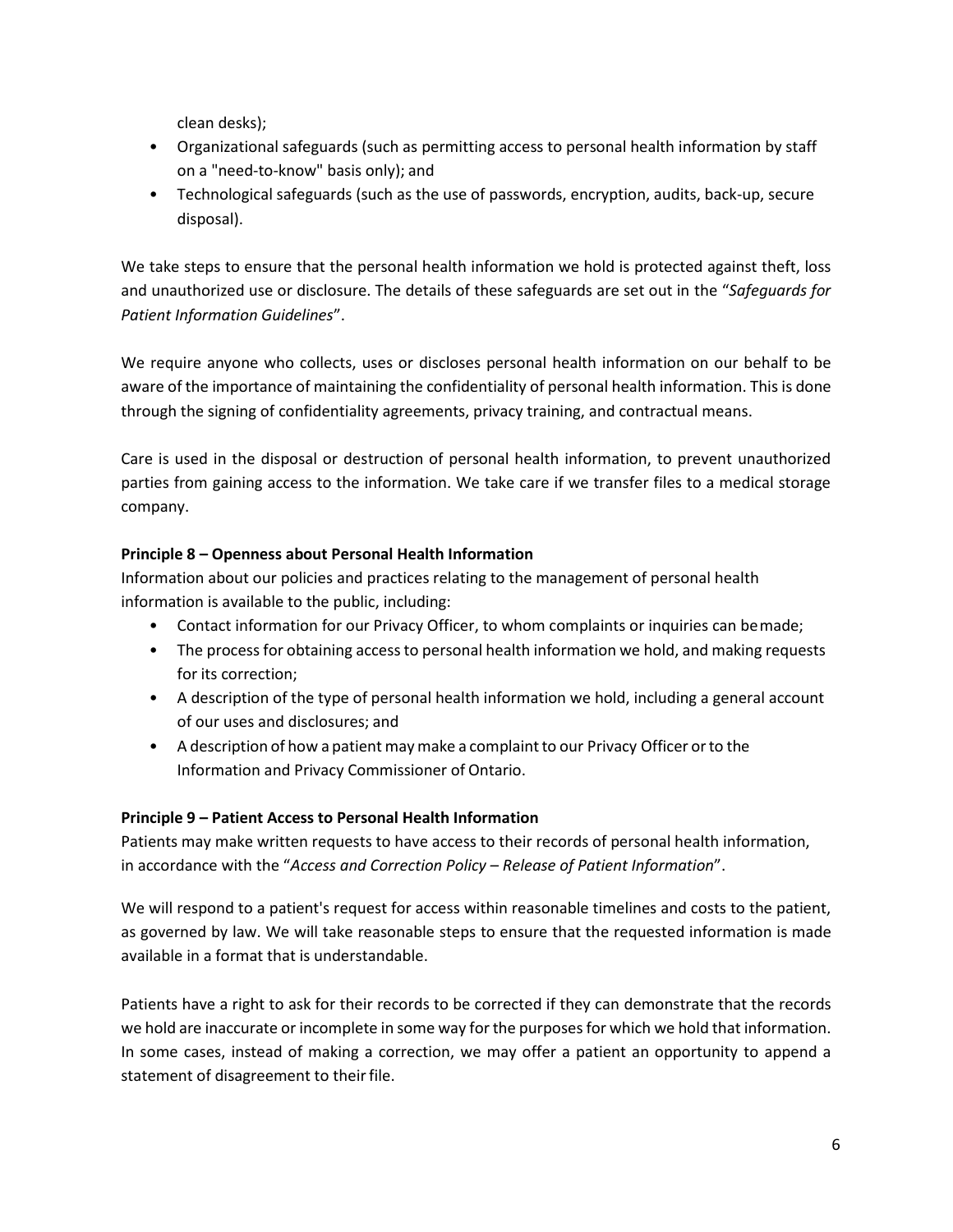**Please Note**: In certain situations, we may not be able to provide access to all the personal health information we hold about a patient. Exceptions to the right of access requirement will be in accordance with law. Examples may include information that could reasonably be expected to result in a risk of serious harm or the information is subject to legal privilege.

### **Principle 10 – Challenging Compliance with Our Privacy Policies and Practices**

Any person may ask questions or challenge our compliance with this policy or with PHIPA by contacting our Privacy Officer:

Privacy Officer Executive Director Summerville Family Health Team 101 The Queensway West, 5<sup>th</sup> Floor Mississauga, Ontario L5B 2P7

We will receive and respond to complaints or inquiries about our policies and practices relating to the handling of personal health information.

We will investigate all complaints. If a complaint is found to be justified, we will take appropriate measures to respond.

The Information and Privacy Commissioner of Ontario oversees our compliance with privacy rules and PHIPA. Any individual can make an inquiry or complaint directly to the Information and Privacy Commissioner of Ontario by writing to or calling:

2 Bloor Street East, Suite 1400 Toronto, Ontario M4W 1A8 Canada Phone: 1 (800) 387-0073 (or 416-326-3333 in Toronto) Fax: 416-325-9195 [www.ipc.on.ca](http://www.ipc.on.ca/)